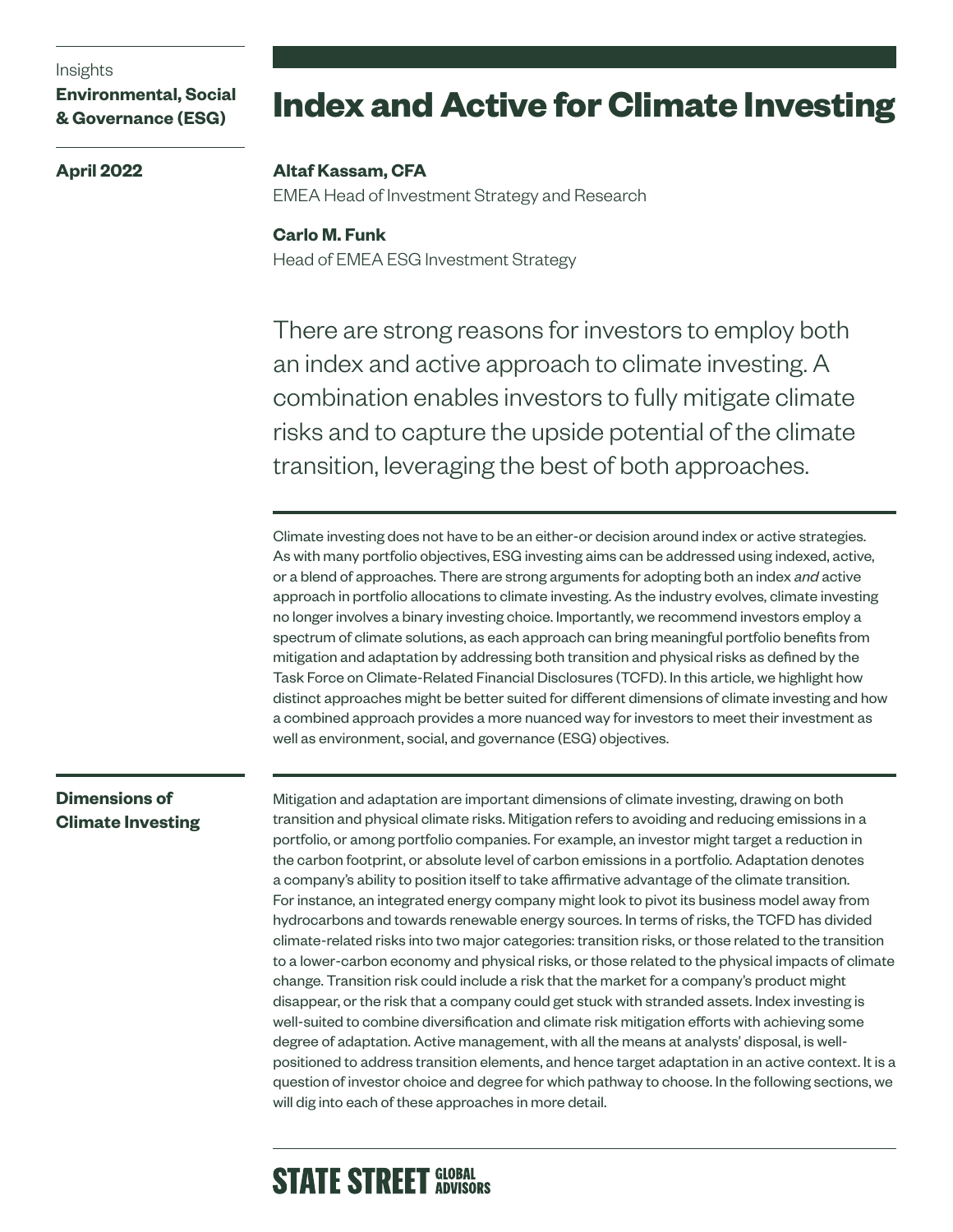#### **Indexing Approach**

Historically, indexed approaches have relied on backward-looking climate data, and therefore have been better suited to mitigation approaches, using metrics such as carbon intensity. Indexed approaches have been able to incorporate other constraints and objectives such as tracking error targets and sector exposures. For example, data on Greenhouse Gas (GHG) emissions has been among the earliest and most widely disclosed environmental data by corporates, and has also been aggregated and disseminated by a number of independent providers (e.g. see GHG Emissions [Dataset — CDP\)](https://www.cdp.net/en/investor/ghg-emissions-dataset). More recently, however, indexed approaches have evolved to incorporate more forward-looking measures, such as, for example, the Paris-Aligned Benchmarks (refer to our recent paper ["Understanding Paris-Aligned Indexes"\)](https://www.ssga.com/us/en/institutional/ic/insights/understanding-paris-aligned-indexes) which include decarbonization targets, and also take into account corporate target setting. These more forward-looking measures can be combined with traditional index technology, such as tracking error minimization by optimization. And as more information becomes available that is relevant to climate investing, the opportunity to build transparent, systematic approaches based on that quantifiable data will expand.

#### **Active Approach**

Recent years have seen great improvement in the availability of relevant climate-related information for investment purposes. Even so, the assessment of potential transition risk, as well as the potential effectiveness of companies' adaptation efforts, are more subjective, and tend to rely on forward-looking and more qualitative measures. In a climate-focused world, companies will be pressed to develop credible transition plans and will be assessed on their progress under sharp scrutiny. Some companies may require new investments or restrictions on the path to Net Zero; others will be advantageously positioned to benefit from efforts to tackle climate change. Climate transition planning and competency will therefore become key areas of differentiation for companies — and key valuation drivers for all equities. In this evolving climate landscape there will be re-ratings, valuation dislocations, and corporate winners and losers, creating an environment ripe for forward-looking, active stock selection. Although these elements are being integrated in scalable data points for indexation as well, active strategies are a good fit for investors seeking to choose companies in a more hand-picked fashion that are well-positioned to weather — and thrive — in the climate transition. In short, for investors that have more tolerance for tracking error, want to access the cutting edge of climate transition, and gain exposure to new technologies that are well-positioned to be at the forefront of climate change in the future, we believe a discretionary active approach makes the most sense.

#### **Asset Stewardship**

For investors interested in expressing climate-related views in their portfolios, asset stewardship is a key consideration, and we think it should apply in both indexed and active contexts. Index managers, by their nature, are providers of long-term capital and have been shareholders in some companies for decades. Given their size and long investment horizon, index managers are uniquely positioned to engage with companies on their transition to Net Zero.

While active managers have the option to divest assets that fail to meet certain climate-related criteria, we think divestment should be considered a measure of last resort, especially when it comes to the climate transition. Fundamentally, we believe divestment is not sufficient to create genuine climate impact by itself. With divestment, investors lose their impact to bring about positive and lasting change via voting and engagement. Instead, companies can be bought by investors who lack a clear climate strategy, or they can go into the hands of private owners with no market scrutiny. Fear of large-scale divestment from institutional investors and other public market participants could lead companies to spin off their high-emitting divisions or go private (a practice we refer to as 'brown spinning'). This concerns us because the ultimate effect in some cases could be to shelter companies from being positively influenced by shareholders in the context of climate change. Divestment is also a point-in-time approach that usually does not account for the direction of development. To read more about our views on this topic, refer to our piece "[Engage or Divest? The Question at the Heart of Climate Impact.](https://www.ssga.com/library-content/pdfs/insights/engage-or-divest.pdf)"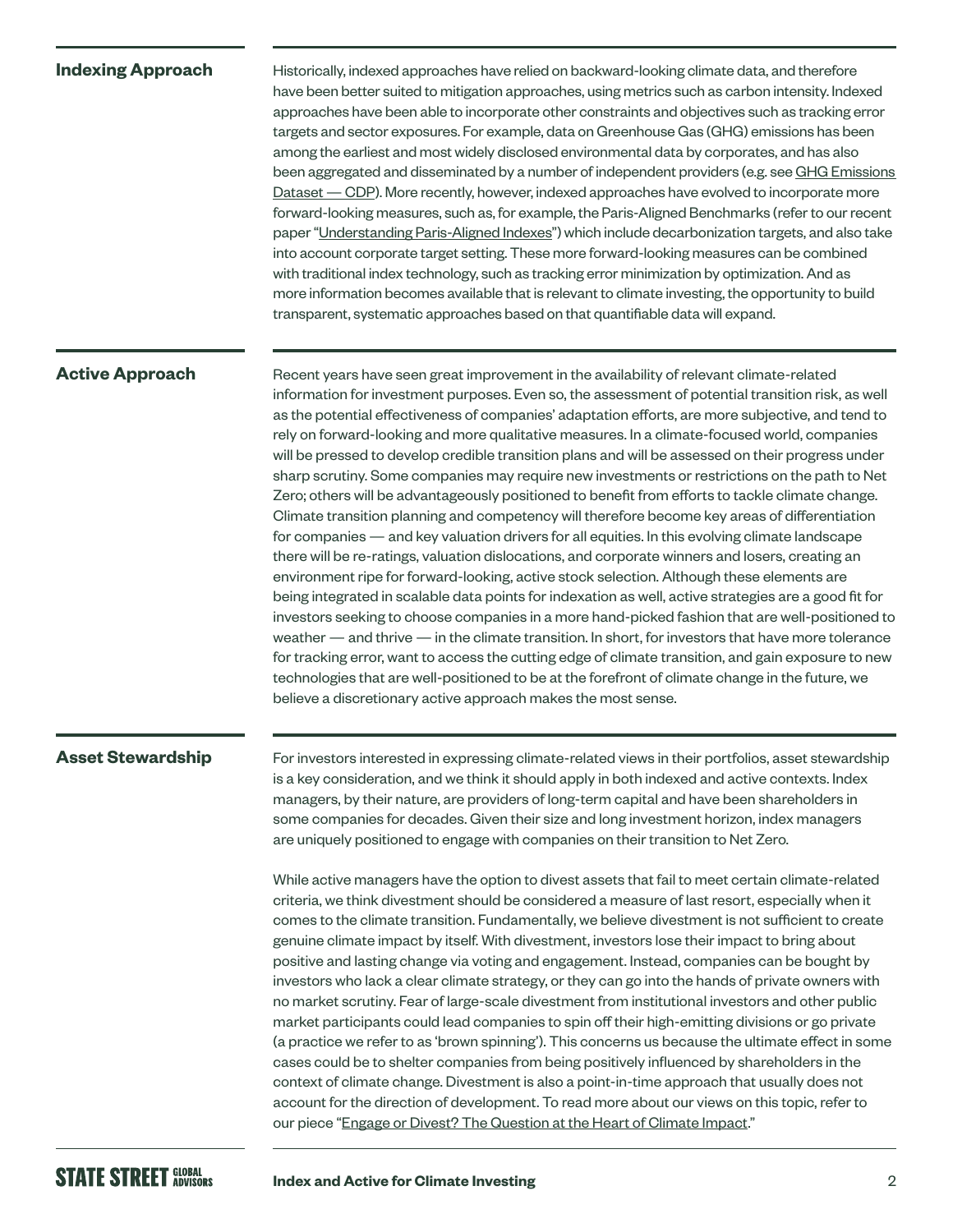Numerous academic studies find that engagement is a more effective strategy than divestment. For investors who are interested in realizing climate-related outcomes through stewardship activity, both index and active managers' asset stewardship programs can provide an avenue for influence with companies across countries and sectors.

### **Conclusion**

There are strong arguments for considering both index and active approaches for climate transition portfolios. Each approach brings meaningful benefits and can be combined depending on investors' alpha targets, risk budgets, fee expectations, and governance approach. The tools of engagement and proxy voting are relevant to each approach. A combination of both active and index approaches can help investors to realize the best of each strategy, as they seek to address and harness both climate-related risks and opportunities within a portfolio context.